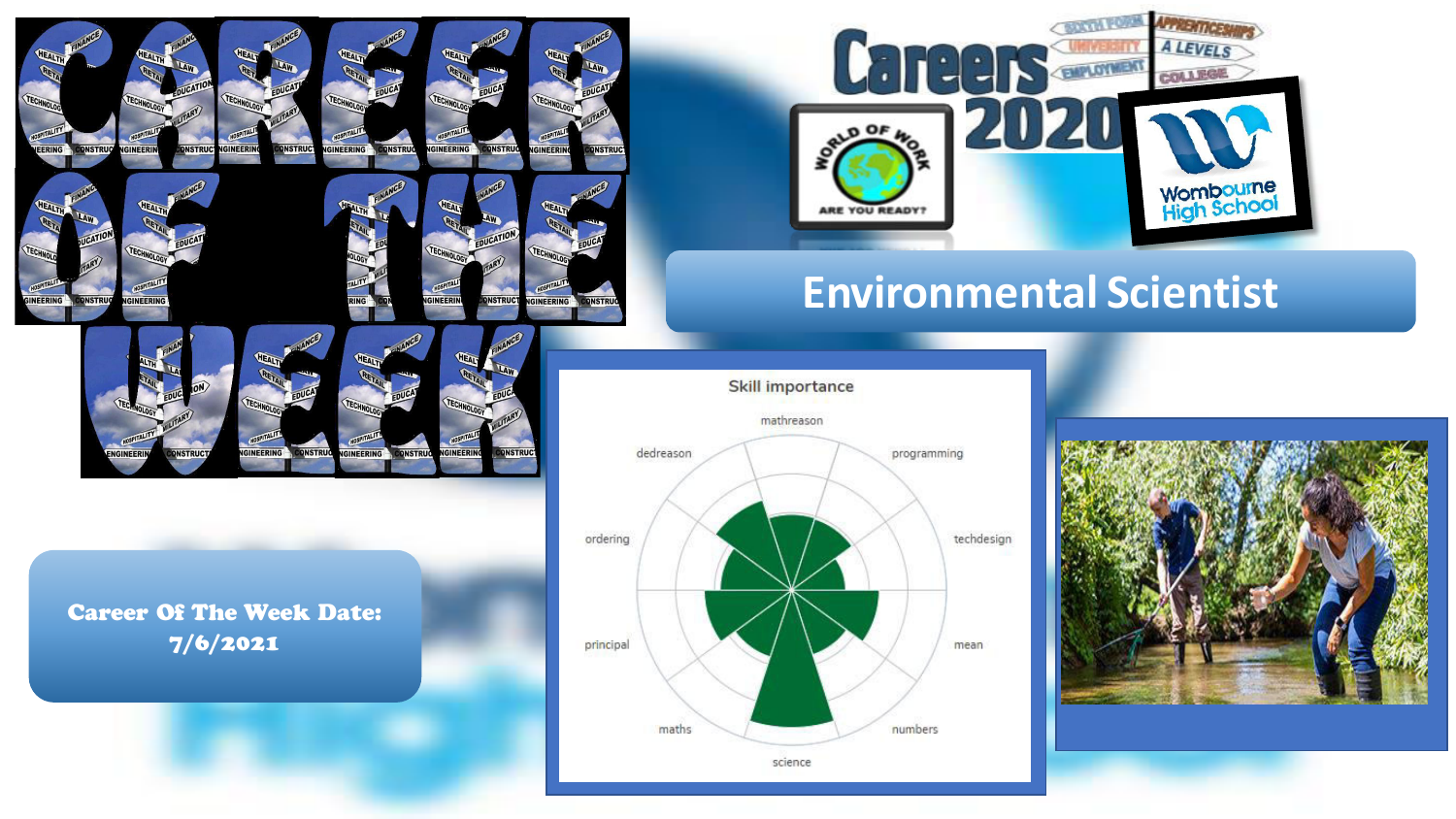

### **Environmental Scientist**



### **Description?**

Jobholders in this unit group investigate, address, and advise on a variety of terrestrial and marine environment and resource management issues, including the development and implementation of environmental policies and remedies that address the impacts of human activities and industrial processes on the environment.

### **Qualifications**

A good degree in a relevant subject is normally a minimum entry qualification, and some employers will require a postgraduate qualification. Relevant work experience to complement academic qualifications is highly desirable. Professional qualifications across a wide range of areas of work are available.

36 average weekly hours

£37,440

average salary

The UK average salary is £28,758

There are 37.5 hours in the average working week

54% male 46% female

 $\odot$ 

 $\left( 2\right)$ 

 $\left( 7\right)$ 

The UK workforce is 47% female and 53% male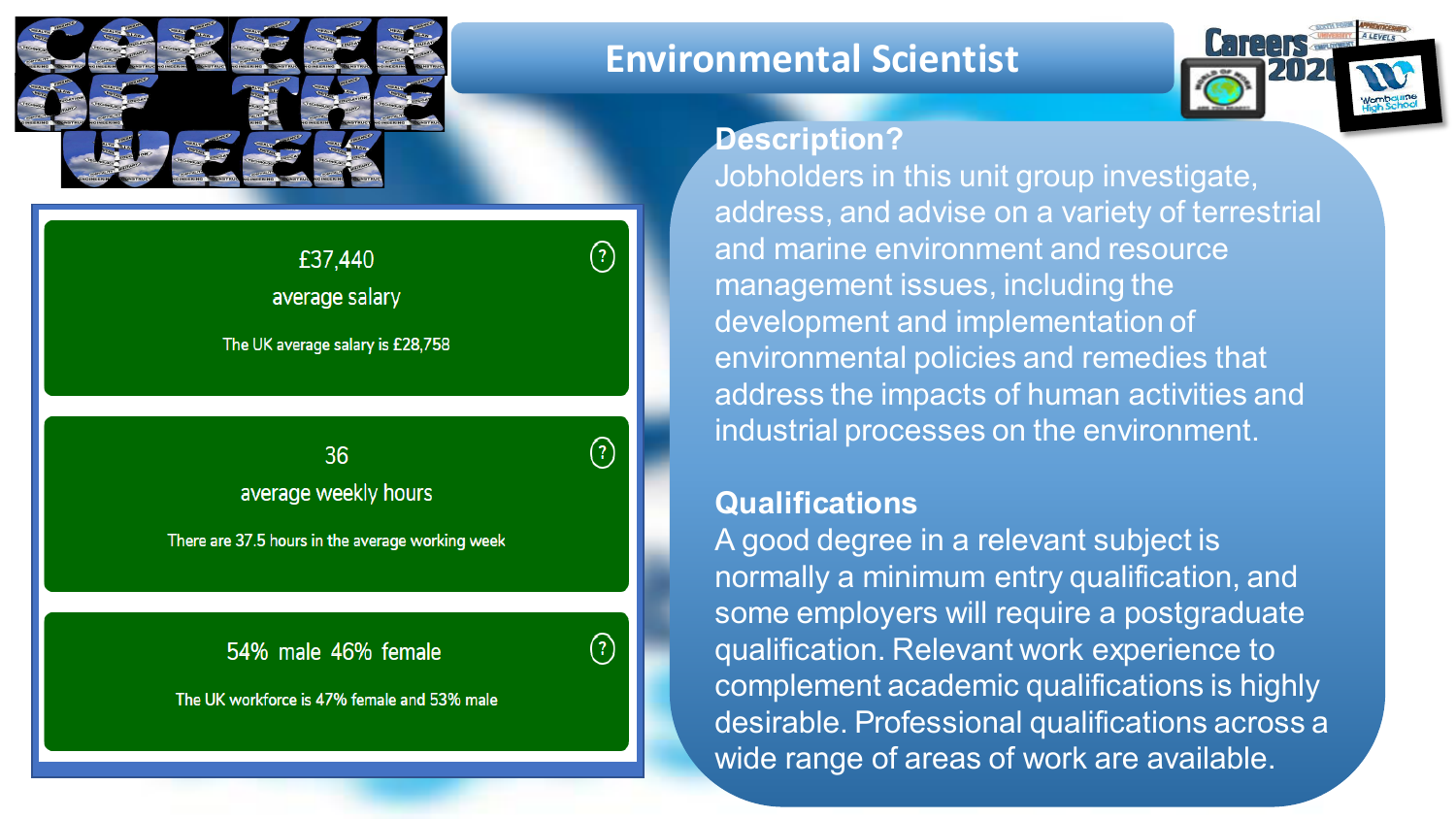

### **Environmental Scientist**



#### **Tasks**

Ldentifies contamination of land, air or water and assesses any adverse impact on the environment;

•Advises on and provides solutions for mitigating the effects of such contamination;

•Implements remediation works;

•Carries out environment-related desk-based research and fieldwork to collect, analyse and interpret data to determine their validity, quality and significance;

•Carries out environmental audits and environmental impact assessments; •Communicates scientific and technical information to relevant audiences in an appropriate form, via reports, workshops, educational events, public hearings; •Assists organisations to conduct their activities in an environmentally appropriate manner; •Implements, reviews and advises on regulatory and legislative standards, guidelines and policies; •Provides professional guidance to clients, government agencies, regulators and other relevant bodies, having regard for sustainable approaches and solutions.